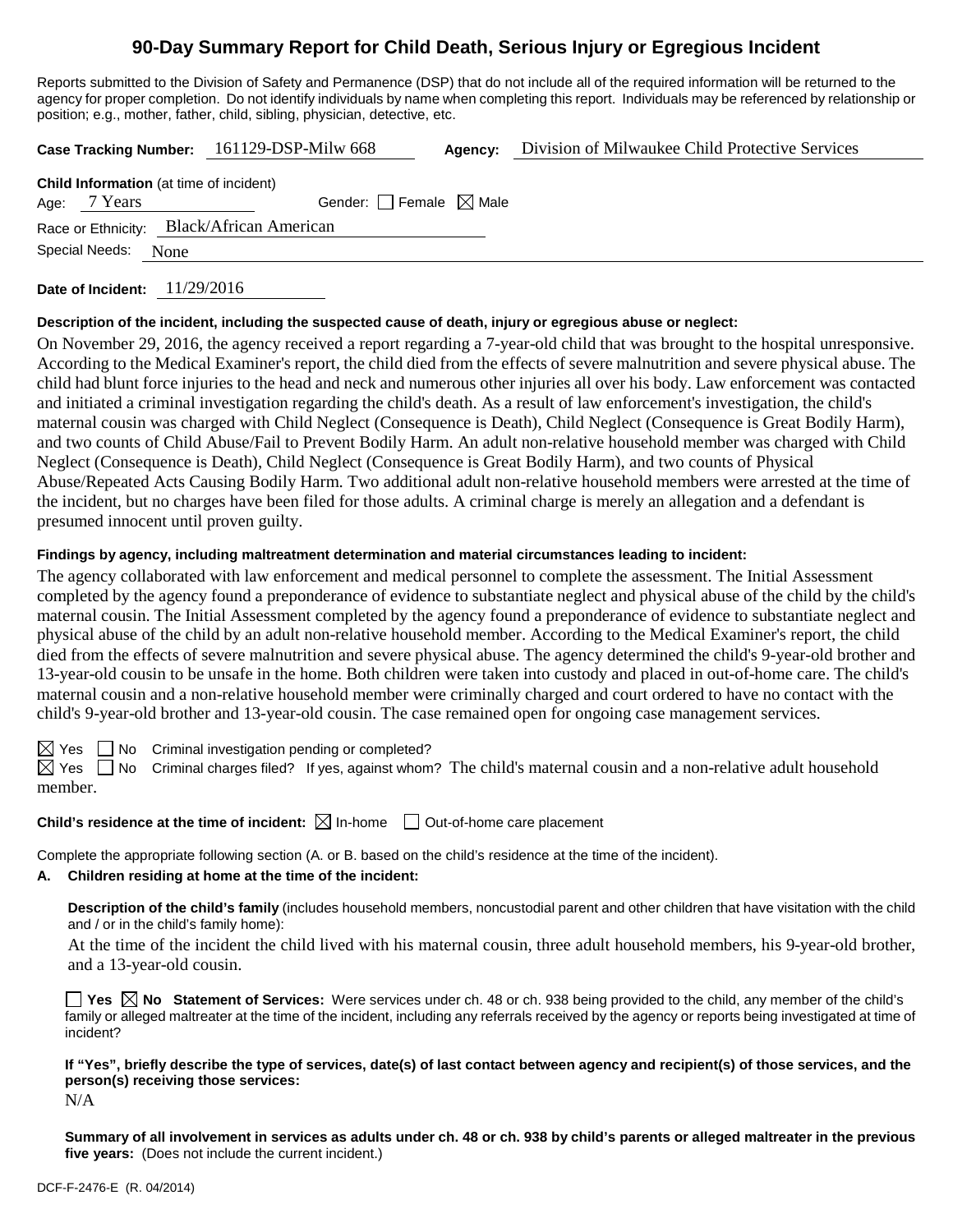Summary of involvement for the child's maternal cousin is as follows:

On June 4, 2009 the agency screened-in a CPS Report alleging physical abuse by the child's maternal cousin of her now adult children. An assessment was completed by the agency and the allegations of physical abuse were unsubstantiated.

On June 19, 2003 the agency screened-in a CPS Report alleging neglect by the child's maternal cousin of her now adult child. An assessment was completed by the agency and the allegation of neglect was determined likely to occur. The now adult child was determined to be unsafe and was placed in out-of-home care. A Child in Need of Protection or Services Petition was filed and the case remained open to provide ongoing case management services.

On April 15, 2003 the agency screened-in a CPS Report alleging physical abuse resulting in death by the child's maternal cousin of a non-relative then one-year-old child. This report also included allegations regarding physical abuse by the child's maternal cousin of her now adult child. An assessment was completed by the agency and both allegations of physical abuse were substantiated. The child's maternal cousin's now adult child was determined to be unsafe and was placed in out-of-home care. A Child in Need of Protection or Services Petition was filed and the case remained open to provide ongoing case management services.

On April 16, 2003 the agency screened in a CPS Report alleging physical abuse by the child's maternal cousin of her now adult child. An assessment was completed by the agency and the allegation of physical abuse was substantiated.

On February 27, 1995 the agency screened-in a CPS Report alleging physical abuse by the child's maternal cousin of her now adult child. An assessment was completed by the agency and the allegation of physical abuse was unsubstantiated.

Summary of involvement for the substantiated non-relative household member is as follows: On May 9, 2000 the agency screened-out a CPS Report.

On April 1, 2000 the agency screened-out a CPS Report

On November 9, 1999 the agency screened-out a CPS Report.

On December 21, 1998 the agency screened-in a CPS Report alleging neglect of unrelated minors by the child's non-relative household member. An assessment was completed by the agency and the allegations of neglect were unsubstantiated.

On April 18, 1994 the agency screened-in a CPS Report alleging neglect of unrelated minors by the by the child's non-relative household member. An assessment was completed by the agency and the allegations of neglect were unsubstantiated.

On January 10, 1994 the agency screened-in a CPS Report alleging neglect of unrelated minors by the child's non-relative household member. An assessment was completed by the agency and the allegation of neglect was unsubstantiated.

Summary of involvement for the other non-relative household members is as follows:

N/A

**Summary of actions taken by the agency under ch. 48, including any investigation of a report or referrals to services involving the child, any member of the child's family living in this household and the child's parents and alleged maltreater.** (Does not include the current incident.)

(Note: Screened out reports listed in this section may include only the date of the report, screening decision, and if a referral to services occurred at Access. Reports that do not constitute a reasonable suspicion of maltreatment or a reason to believe that the child is threatened with harm are not required to be screened in for an initial assessment, and no further action is required by the agency.)

N/A

## **Summary of any investigation involving the child, any member of the child's family and alleged maltreater conducted under ch. 48 and any services provided to the child and child's family since the date of the incident:**

The agency collaborated with law enforcement and medical personnel to complete the assessment. The Initial Assessment completed by the agency found a preponderance of evidence to substantiate neglect and physical abuse of the child by the